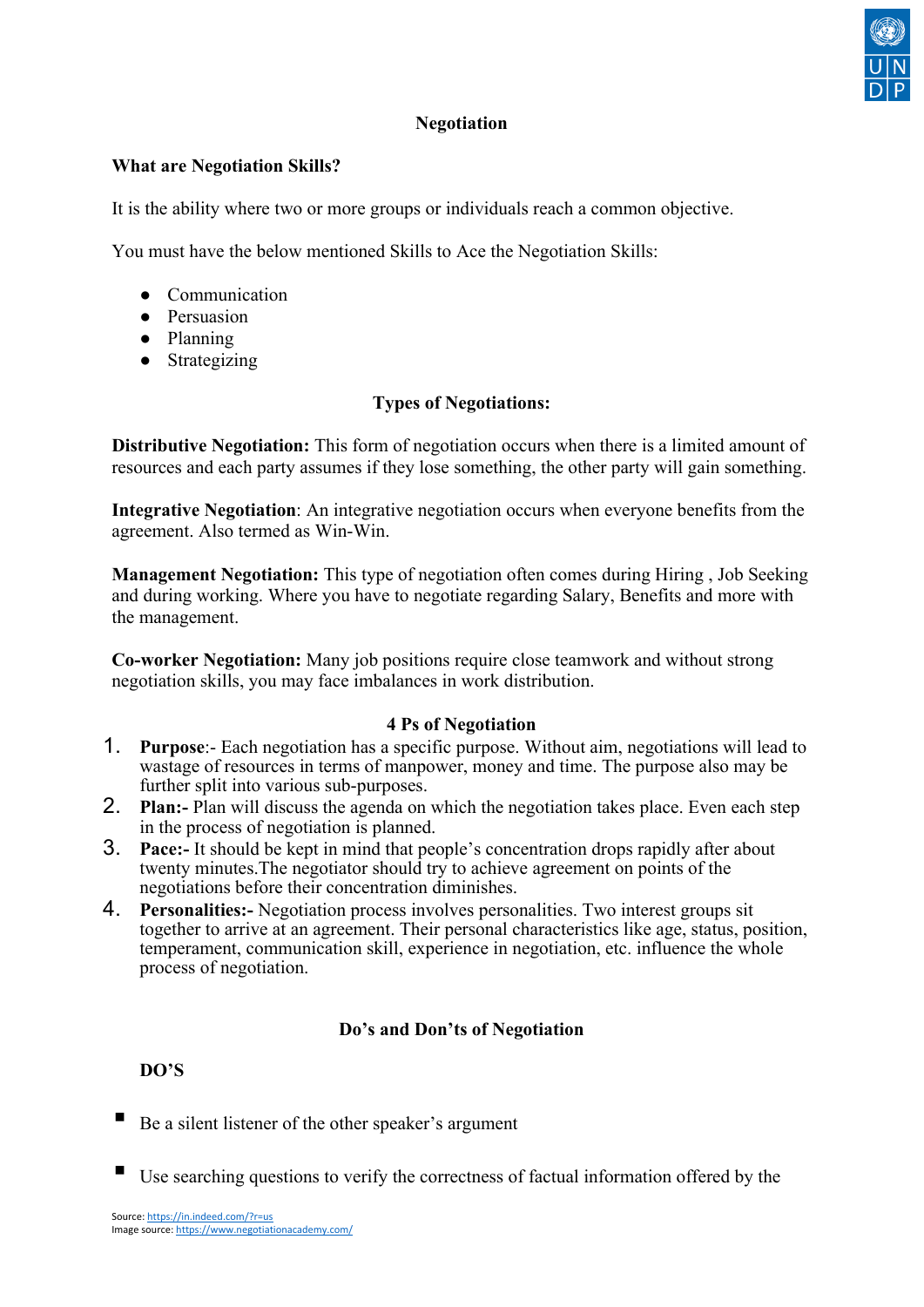

other party such as dates, figures, etc.

- Use adjournments during the discussion; it gives a chance to consider new points or proposals before the final commitments
- Use concession and compromise as it helps in moving the discussion toward the final outcome
- Summarize all that has been discussed and the final agreement reached. Use written summaries at the end of the discussion.
- Be hopeful, even in a situation of deadlock; remain positive of reaching a mutual agreement ultimately

#### **DON'TS**

- Do not state the whole case in the beginning; develop the case as the discussion proceeds
- $\blacksquare$  Do not interrupt:- It may annoy the other person, instead of encouraging cooperation
- Avoid a confrontational tone during the negotiation to encourage cooperation throughout the discussion, as the strategy should be to allow the discussion to move towards agreement.
- Do not make personal criticisms; use impersonal terminology to point out corrections
- Do not allow the discussion to go on too long without bringing in concessions/compromises necessary for reaching an agreement
- In case of a deadlock, no further concessions should be made.

## **Qualities of a good Negotiator**

- Patience
- Empathy
- Communication skills
- Self-confidence
- Mindfulness
- Strong competitive spirit
- Mastery of details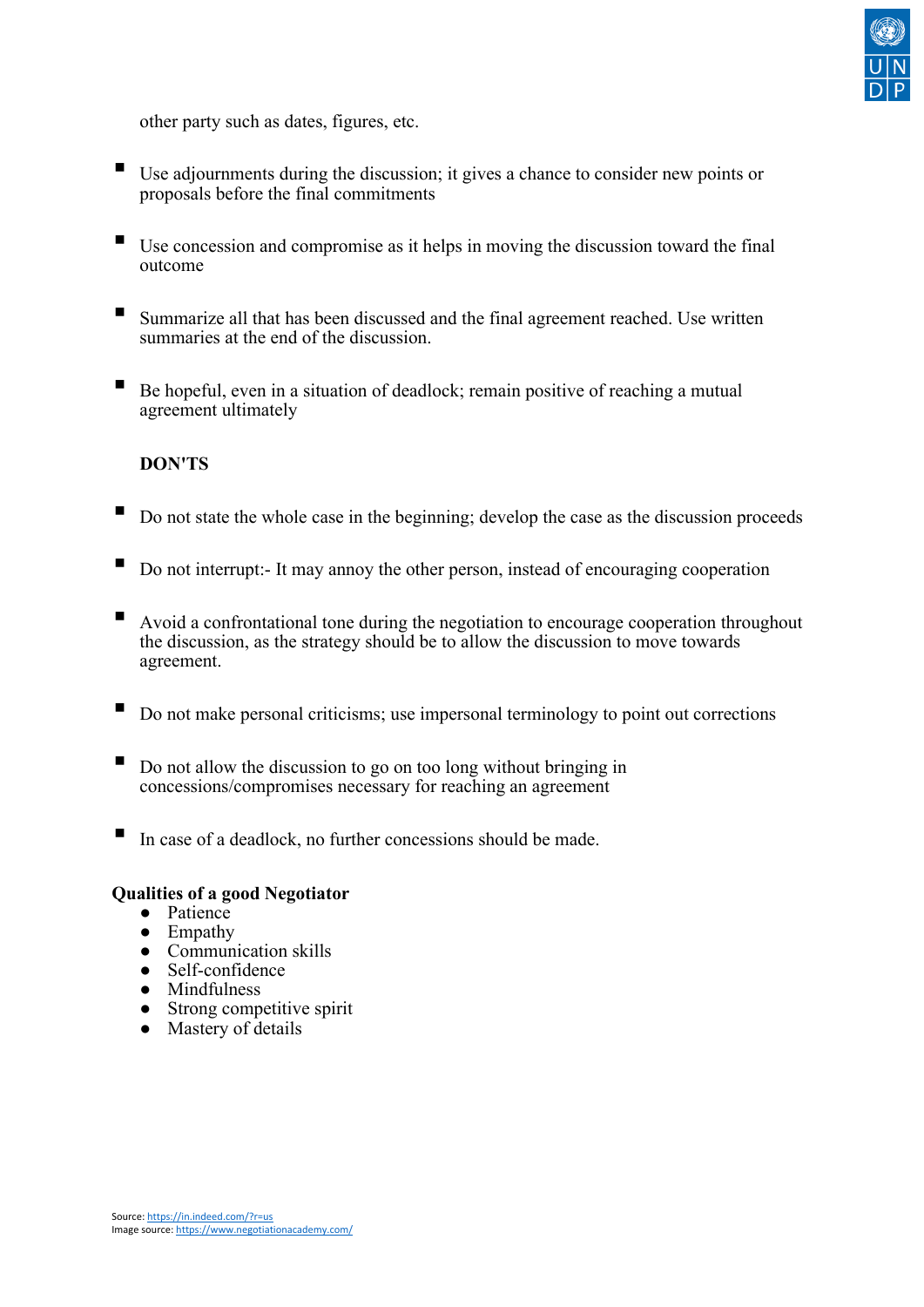



## **Phrases you can use while negotiating**

## **Suggesting**

| Another     | possible                 | option is            |
|-------------|--------------------------|----------------------|
| Could you   | possibly/ perhaps/ maybe | accept?              |
| I           | 'd like to/ 'd probably  | suggest              |
| Would it be | at all                   | possible for you to? |

### **Insisting/ Rejecting**

|                                   | may/ might/will<br>probably | have to back out of this deal<br>unless |
|-----------------------------------|-----------------------------|-----------------------------------------|
| I don't think we<br>would benefit | enough/ much/ at all        | from that.                              |
| I think that's asking             | a bit/ far                  | too much.                               |
| I think we've already been        | fairly/ quite/ very         | flexible on this.                       |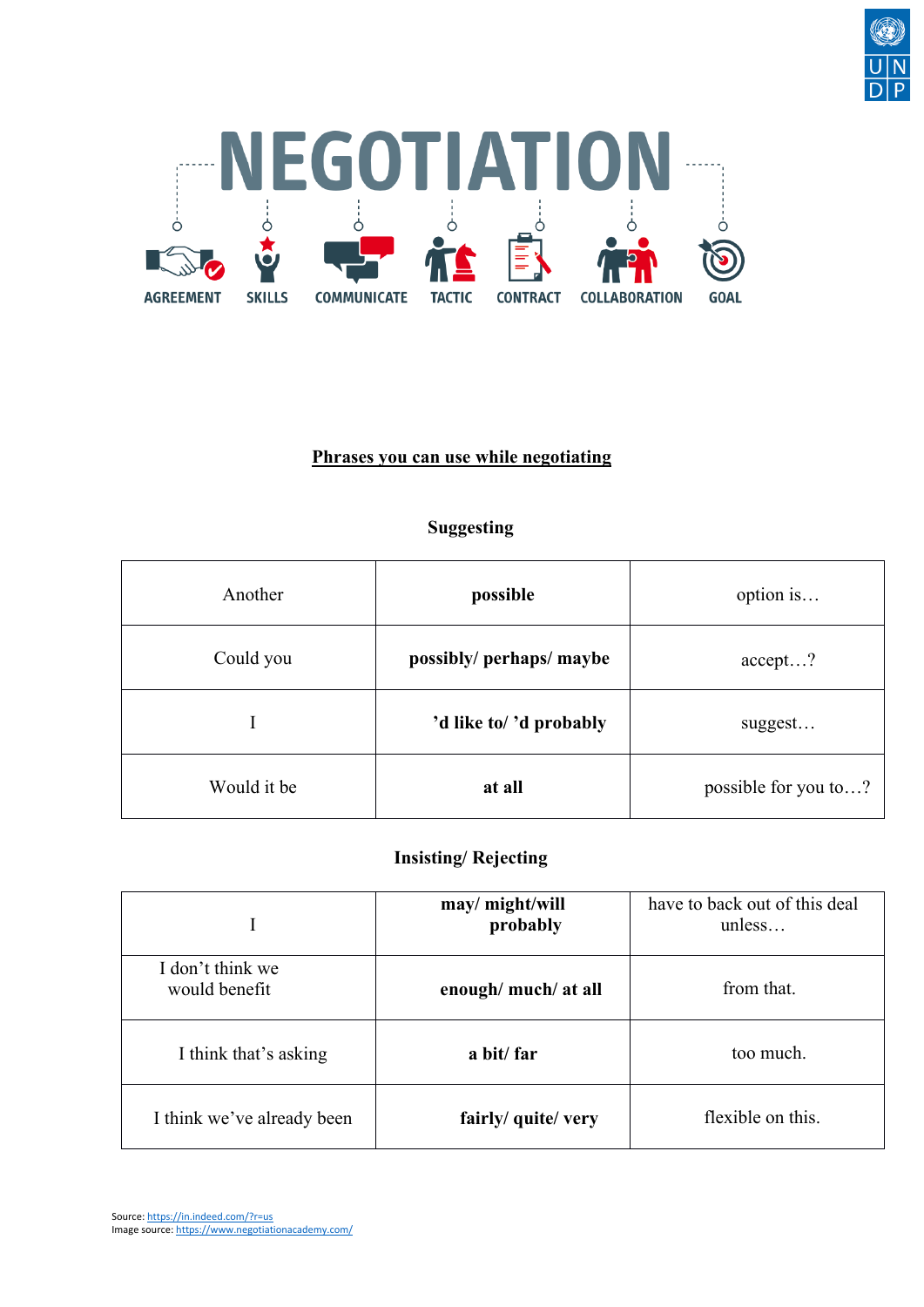

| I was hoping for something | a bit/considerably/quite a<br>lot/ a lot/ much/ far | better.                  |
|----------------------------|-----------------------------------------------------|--------------------------|
| That wasn't                | quite/really/at all                                 | what I was hoping for.   |
| That wouldn't go down      | very                                                | well at the head office. |
| That's                     | a bit/ much/ far                                    | too high.                |
| We would find this         | somewhat/rather/very/<br>extremely                  | difficult to agree to    |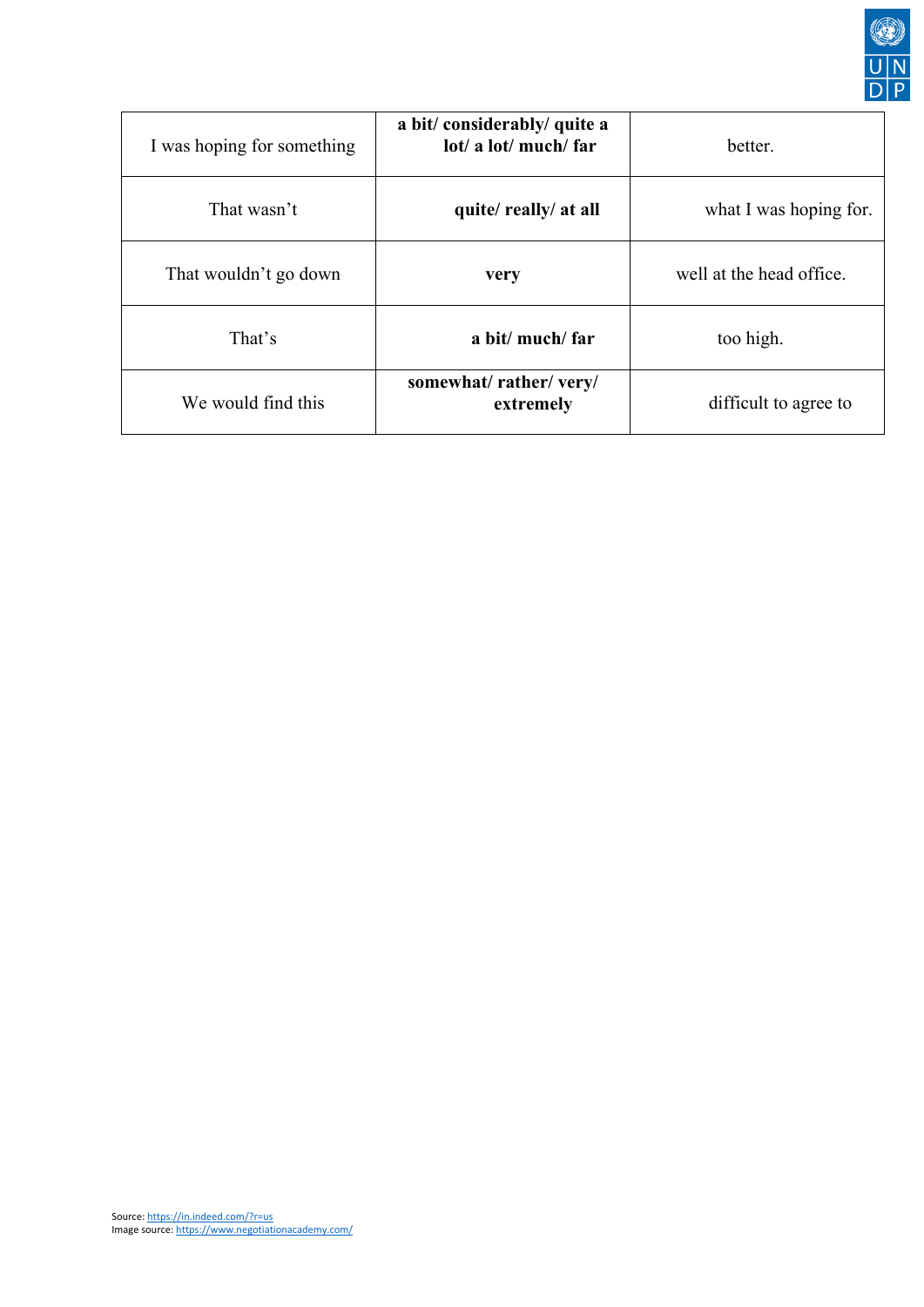

# **Softening your position/ Comprising**

| That doesn't sound like a | very/sufficiently                 | good deal.                           |
|---------------------------|-----------------------------------|--------------------------------------|
| There is just one         | small/minor/<br>very<br>important | thing that I have a problem<br>with. |
| We seem to have come to   | some kind of                      | a decision.                          |

# **Moving the discussion on**

| I don't think we're making                            | any/ much/ a lot of | progress here. |
|-------------------------------------------------------|---------------------|----------------|
| Why don't we                                          |                     |                |
| Right, well the first thing we<br>need to consider is | $\phi$ is           |                |

# **Summarising**

|       |      | go over what |
|-------|------|--------------|
| ∵an 1 | just | we've        |
|       |      | discussed?   |

# **Ending**

| Hopefully our next<br>meeting will be | a bit/ much/ a lot  | more productive.    |
|---------------------------------------|---------------------|---------------------|
| I think we've                         | almost/more or less | covered everything. |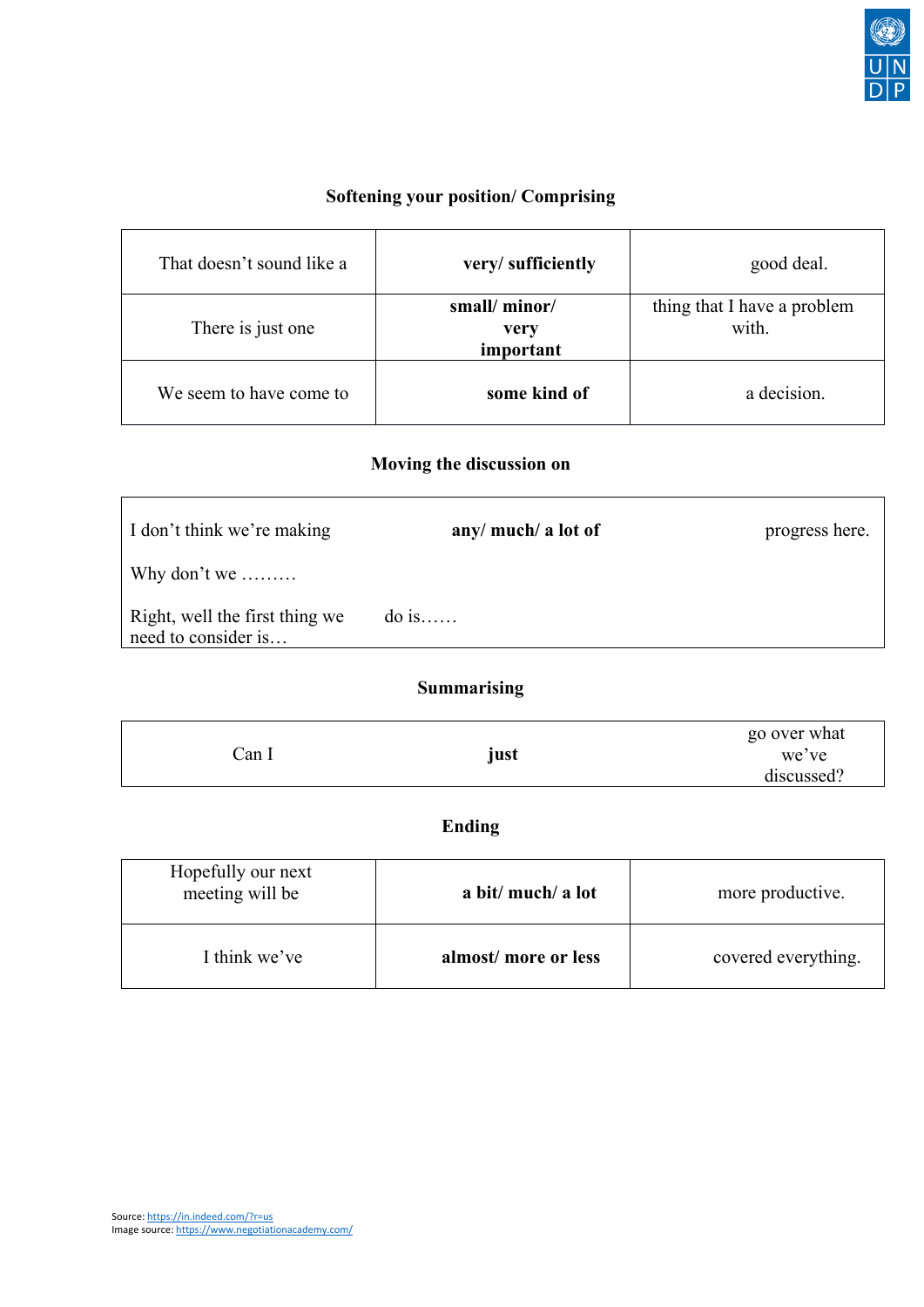

## **Activity: Role Play- Negotiation**

**When:** during session

**How**: under trainer's guidance, read the following situations and plan how you will negotiate in the given scenario

**1:** You want to change the furniture and curtains for your office. Instead of wooden, you want them in glass and curtains should be as per latest trend in the market. You have to convince your team members to appeal together to make this change happen

**A1:** Your head wants to have a meeting with you regarding a change in furniture and curtains for your room but you have to stick to your point that you want it to stay like the way it is. You have to convince your head that wooden furniture is more durable than glass.

**2:** You interviewed a candidate for a job at your company last week. She didn't get the job. Now, you are at your office and she has come in to talk to you.

**A2:** You had an interview last week at a textile company. Although you were the perfect person for the job, you didn't get the job. You are very angry. You think that you didn't get the job because of discrimination (for example, because you are a woman, a foreigner, etc). You have decided to go to the company today. Talk with the hiring manager (the interviewer), and find out why you weren't hired!

**3:** You are a boss. Tell your employees that because of the economic crisis, they will be taking a 20% pay cut. This pay cut actually started last month, but you forgot to tell them. Also, you will need them to come in on the weekends for the next few months until things get better.

**A3:** You are at work. Your boss has an announcement.

**4:** You are immigrating to Australia in two weeks and urgently want to sell your car. You haven't had much interest until today, when you have arranged to meet a potential buyer who sounds very interested. The car dates from 2010 and should cost around 7,50,000; however, for a quick sale, and cash payment, you would accept 4,00,000. The car is in good condition and has no problems.

**A4:** You are negotiating to buy a car (2010 model). The car is in excellent condition and worth at least 7,50,000. You are a bit suspicious as to why it is advertised at 4,00,000. Maybe there is something wrong with it? Your budget is 4,50,000 but obviously you'd prefer to pay even less if the car seems to be without problems.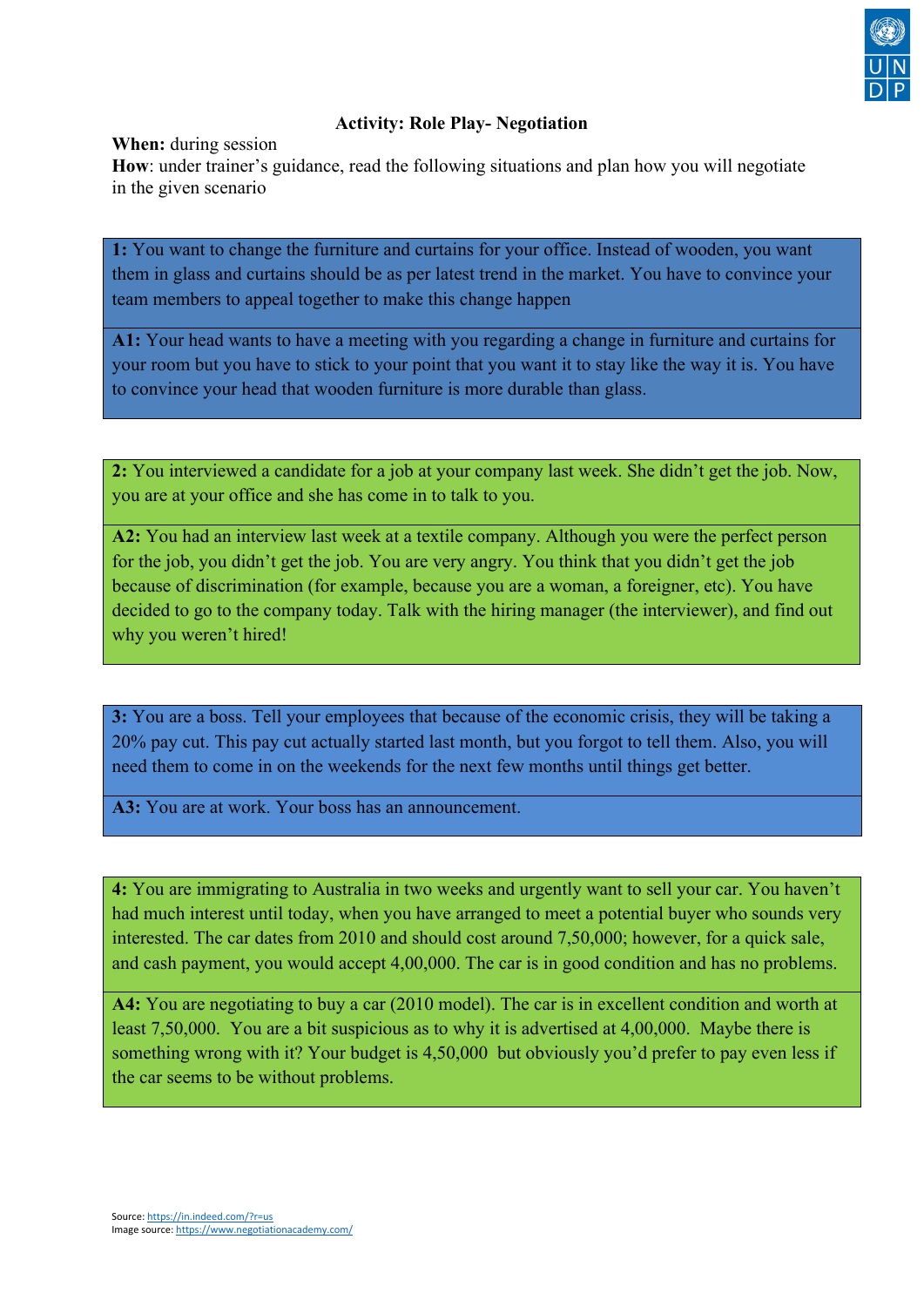

## **Situations for Negotiation**

#### *Situation 1*

A fellow employee, Lalit, has not been contributing equally to complete the normal weekly work at hand. Lalit claims he is contributing, but that he is swamped with other work and the emotional aftermath of a bitter divorce. Some fellow workers are upset that he has been so lax and feel that they should take their complaints about Lalit to the supervisor. You are good friends with Lalit and know he's not lazy but feel that he may be overdramatizing his problems a bit. You brought up the topic with Lalit over coffee last night, but he was defensive and maintained his "innocence"…he even accused you of not sympathizing with him.

*Question: What alternatives are there to the course of action your fellow employees want to take (filing a complaint with the supervisor)? How might your suggestions improve the situation without involving the administration or hurting Lalit's professional reputation?*

### *Situation 2*

Your work group is composed of two women and five men. The two women have brought up a problem to the group: They feel that the men are dominating the group process and, more importantly, the decision making. Three of the five men tell you privately that the women are "taking advantage of being women" to gain power". You know that the women are right and that they are following an ethical group process by bringing up the issue to the group, rather than running to the boss. You feel, however, that you might jeopardize your own reputation (and future with the company) by supporting them, especially since the corporation is dominated by men. One of the men in the group appears to be neutral, as far as you can tell.

*Question: What are your possibilities?*

### *Situation 3*

Recently, you and three or four other members of your group have been increasingly aware of personal disagreements and unspoken resentments among the people with whom you work. There is no official procedure to handle such problems, and you realize that, not only is productivity (personal and collective) suffering, but that everyone appears to be unhappy in general with the declining working conditions these problems have created.

You feel the same way and would like to do something to improve the situation.

*Question: Considering the fact that these three or four other individuals are also aware of the problem, what can you do?*

### *Situation 4*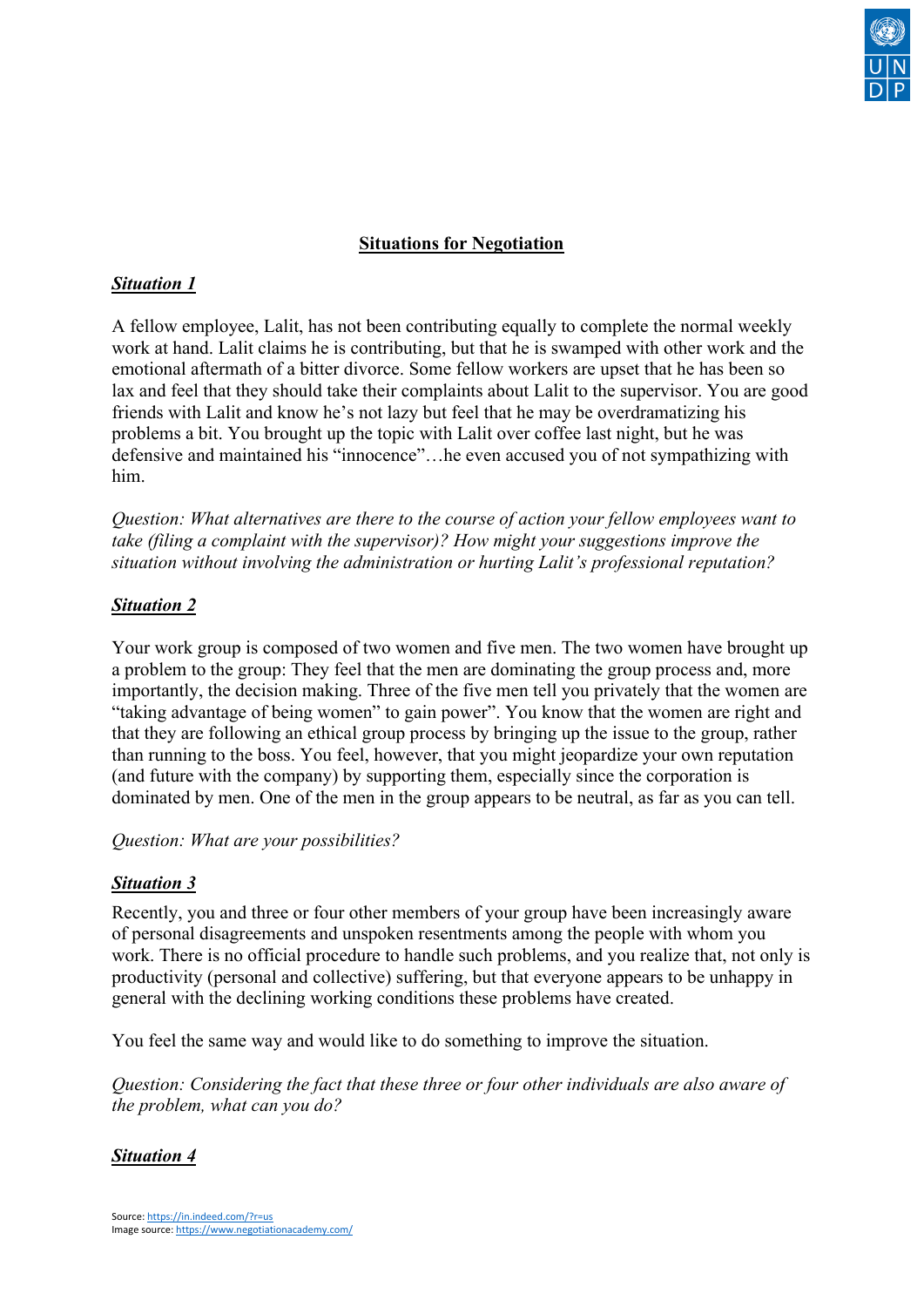

Ishitha has worked as the executive assistant to Meenu for ten years. Ishitha has worked overtime on many occasions when Meenu had special projects to complete. Meenu has not given Ishitha a raise in her salary for three years and Ishitha is thinking about looking for a new position which could pay her more money. Meenu is concerned about losing Ishitha to another employer but is worried that her own company has not made a profit in the last two years. Ishitha and Meenu sit down in the conference room to negotiate a possible raise in salary for Ishitha.

Question: Considering the situation of the company, should Ishitha be given a salary hike?

## *[http://www.jmu.edu/ihot/interpersonal\\_communications\\_conflict\\_scenarios.html](http://www.jmu.edu/ihot/interpersonal_communications_conflict_scenarios.html)*

### **Ouiz**

- 1) When people communicate to reach a solution, it is called?
- a) Discussion
- b) Termination
- c) Negotiation
- d) Conflict

2) Which of the following skills is not required for Negotiation?

- a) Memorising
- b) Planning
- c) Persuasion
- d) Communication

3) When people negotiate for salary or hike, this type of negotiation comes under which category?

a) Integrative Negotiation b) Management Negotiation c) Distributive Negotiation d) Co-worker Negotiation

4) Which of the following is not a part of 4P's of Negotiation?

- a) Purpose
- b) Plan
- c) Pace
- d) Product

5) A good negotiator must be  $\overline{?}$ 

- a) Collaborator
- b) Communicator
- c) Goal Oriented